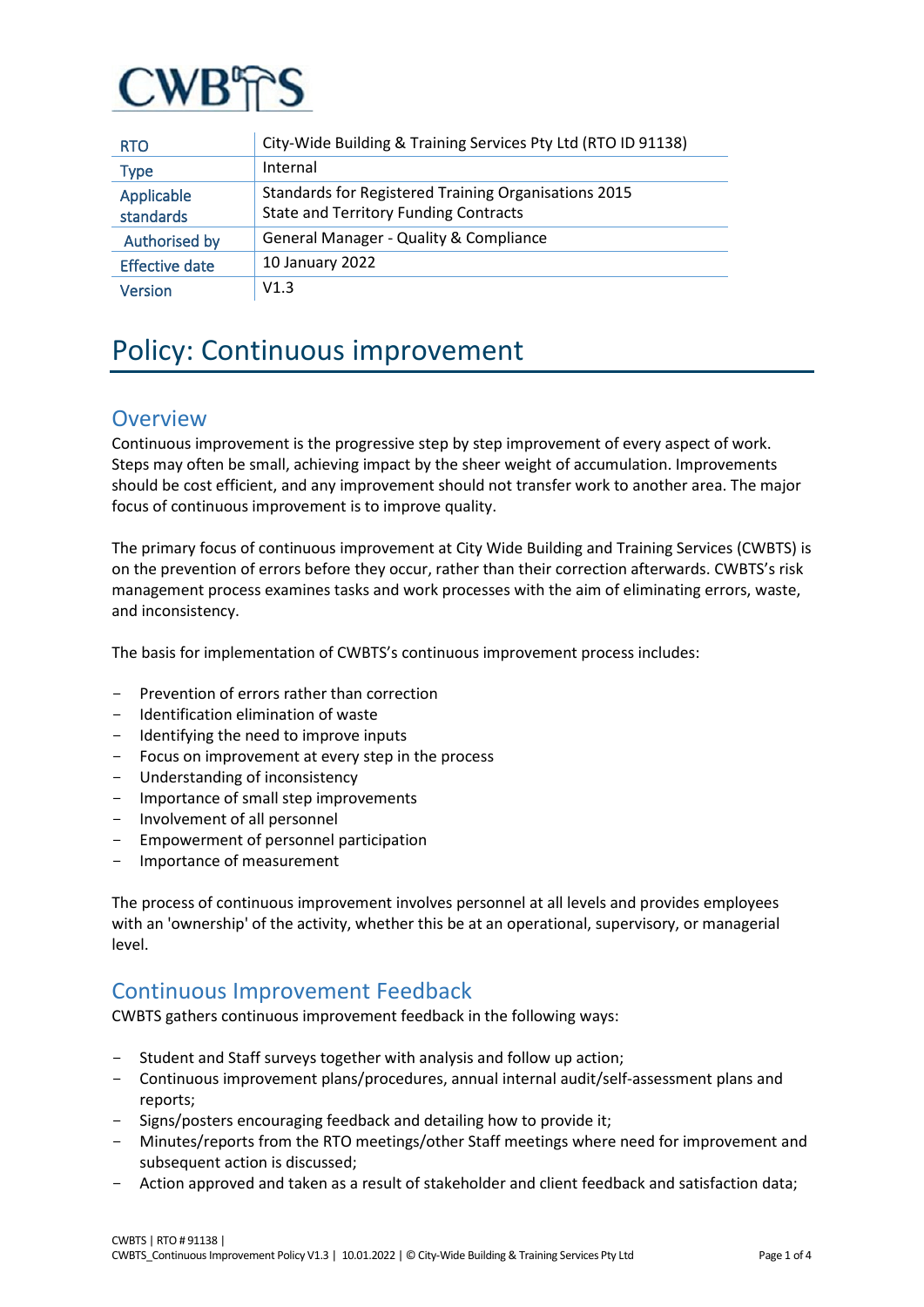

- Notes, letters, memos, emails informing clients or Staff of changes in services as a result of feedback; and
- Quality awards, Training awards.

## Gathering of Feedback – Surveys and Audits

Feedback is gathered in the following ways:

### **Student surveys**

- At the end of the first month after the commencement of studies at CWBTS
- At the end of each unit of competency
- $-$  In the last month of the course
- Mandated AQTF surveys and other funding body surveys
- Reviewing survey results conducted by external bodies

In addition, students may also be invited to participate in focus groups. Feedback from students may also be collected from Trainers. Upon completion of an RPL, Trainers gain feedback on the recognition process.

#### **Employer Surveys**

- At least once a year (where applicable)
- In addition, employers may also be invited to participate in focus groups. Feedback from employers may also be collected from trainers.

#### **Trainer Surveys**

- Trainers can lodge suggestions with the Training Manager at any time
- Where a continuous improvement opportunity is identified, this is lodged in the Continuous Improvement Register (either by the Trainer or by their manager on their behalf)
- Periodic emails will be sent by the Training Manager to provide feedback

#### **Staff Surveys**

- Staff can lodge suggestions with their Team Leader or Manager at any time
- Where a continuous improvement opportunity is identified, this is lodged in the Continuous Improvement Register (either by the Staff member or by their manager on their behalf)
- Staff are also included in various surveys periodically

#### **Internal Audits**

Internal audits on various aspects of CWBTS's operations (policies, procedures, processes, etc.) are conducted according to the Quality and Compliance Calendar.

#### **Periodic Reviews**

Periodic reviews of various aspects of the CWBTS's operations are undertaken as specified in the Annual continuous improvement plan e.g., Library resources, Computer resources, compliance with regulations etc.

#### **Complaints, Grievances and Appeals**

When a complaint, grievance or appeal is received. CWBTS lodges this in the Complaints or Grievance Register in line with the Grievances, Complaints and Appeals Policy. All lodged items are reviewed for possible continuous improvement opportunities. Where a continuous improvement opportunity is identified, this is lodged in the Continuous Improvement Register.

In addition, complaints and grievances are analysed for patterns over time to identify season issues, issues with individual course, venues, or Trainers.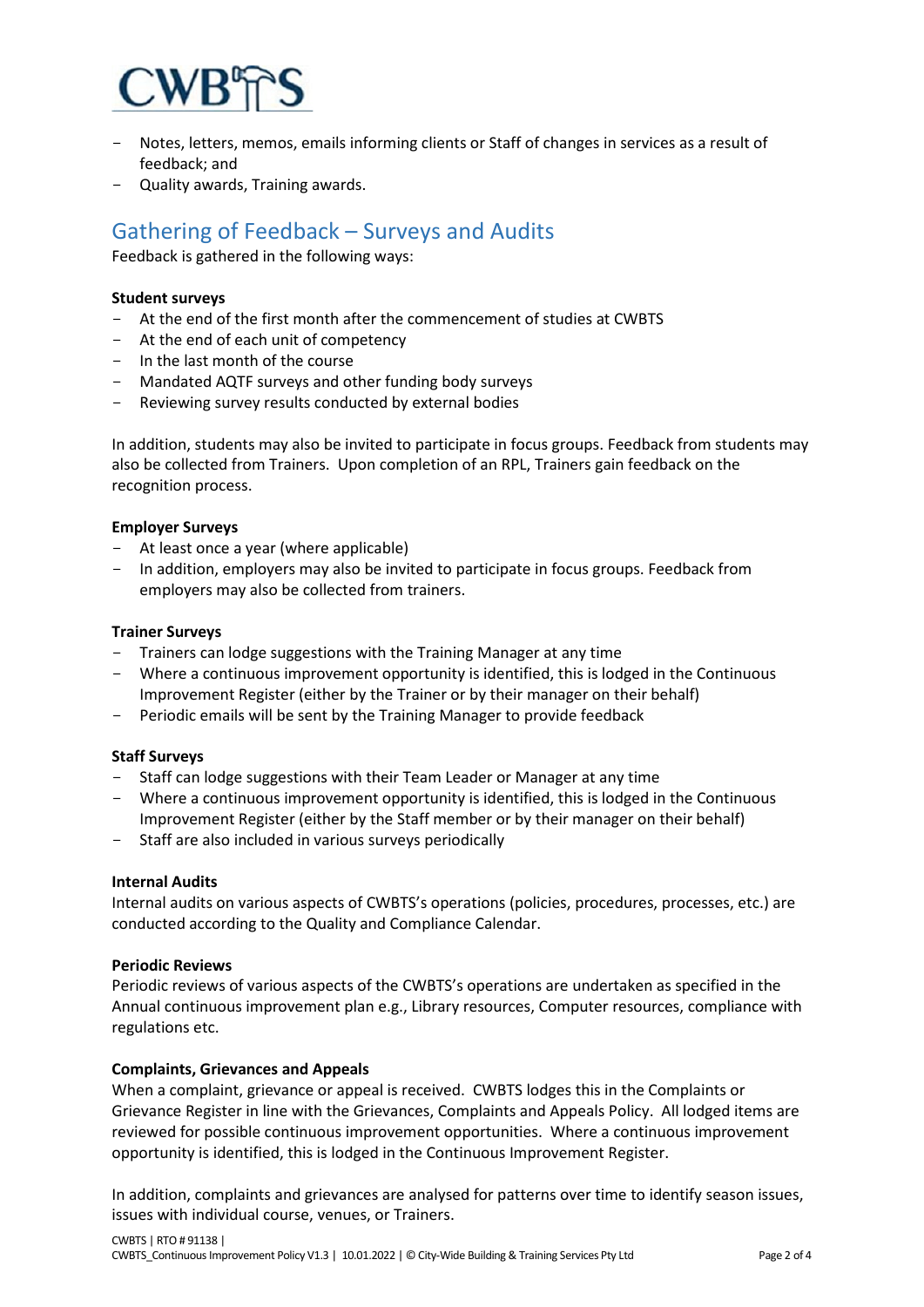

### Preventative Actions

CWBTS undertakes a range of measures for preventative actions, including a risk management approach, service reviews and regular audit functions to determine possible and actual performance. These activities determine potential issues and their causes, evaluate possible preventative actions, implement appropriate preventative risk strategies, record results of actions undertaken and review these actions on an appropriate basis.

All CWBTS personnel are trained in areas relevant to continuous improvement, both through induction processes and ongoing professional development.

### Corrective Actions

CWBTS undertakes a range of measures to eliminate or resolve issues and actions to prevent reoccurrence. CWBTS promotes the feedback and improvement process through the use of a range of strategies, including:

- Open communication lines and meeting structure to facilitate the raising and resolving of suggestions and issues
- Systematic service reviews
- Internal and external audits
- Evaluation processes
- Validation processes
- Complaints and appeals processes (please refer to the Grievances, Complaints and Appeals Policy)

### Improvement notices

CWBTS maintains a Continuous Improvement Register (CIR) for recording the receipt and management of continuous improvement identification and actions.

A CIR entry may be lodged by any Staff member, but Staff are encouraged to consult with their manager or Team Leader prior to lodging to avoid duplication and also to vet issues that a Staff member may not be aware of (for example, a request to remove a procedural step that is dictated by a government contract or standard).

A CIR entry may be lodged for any of the following reasons:

- 1. Identified system error or issue which needs to be corrected
- 2. Recommendation for improvement or streamlining a process
- 3. Fixing spelling and grammar errors in a document
- 4. A general suggestion or feedback for a new process
- 5. Suggestion, feedback, or improvement identified from reviewing courseware (including pre- and post-validation feedback, moderation, etc.)
- 6. Feedback from surveys
- 7. Improvement opportunities identified from complaints, grievances, and other feedback from external parties
- 8. Audit outcomes